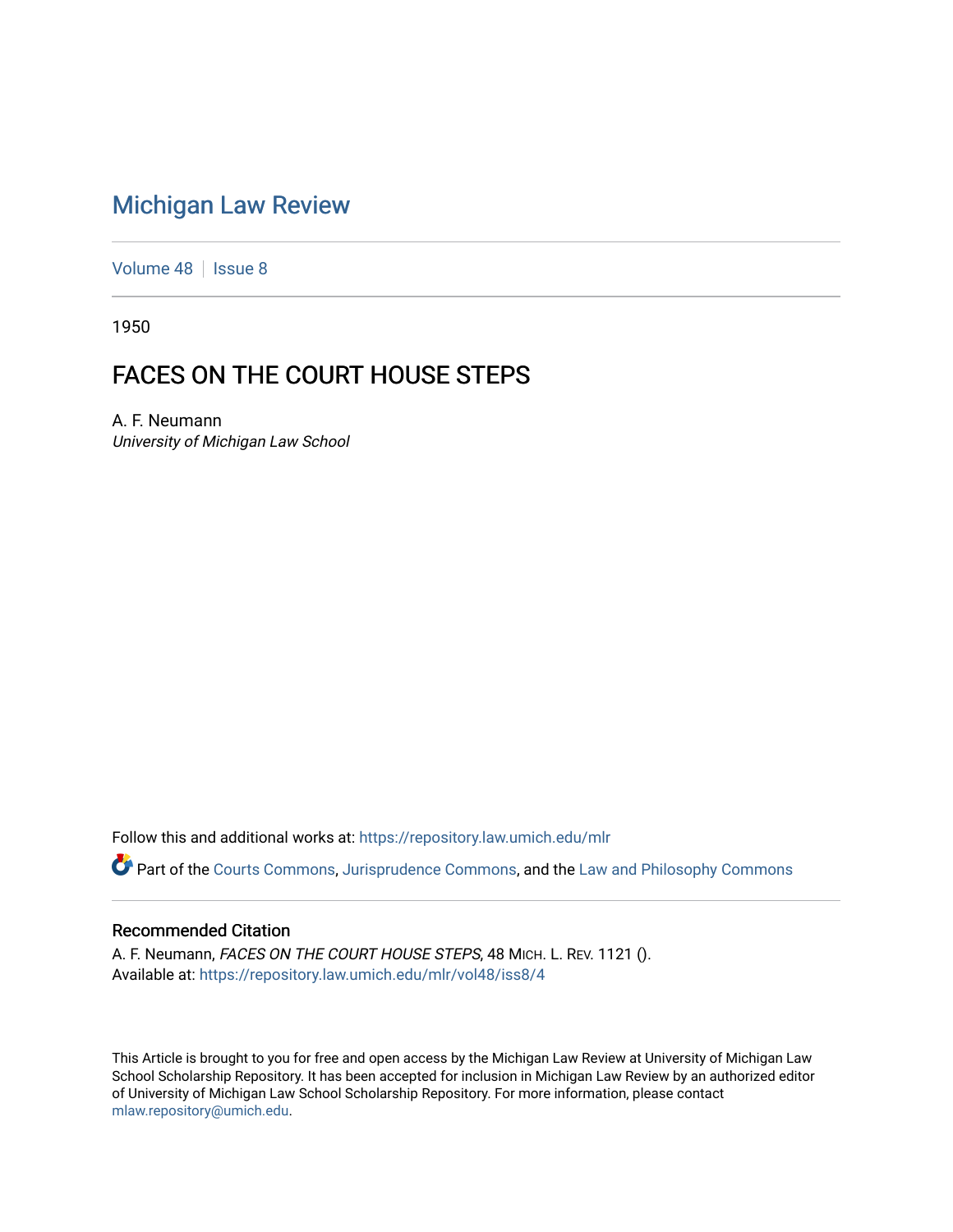## FACES ON THE COURT HOUSE STEPS

#### A REVIEW\*

#### A. F. *Neumannt*

JUDGE FRANK may one day write a book which it will be possible<br>to take or leave, but I doubt it. Few writers, with his ability and<br>insight in the field of administration of justice, I suppose, succeed to take or leave, but I doubt it. Few writers, with his ability and insight in the field of administration of justice, I suppose, succeed in evoking in their readers the spirited reactions that his writings produce. This is the highest praise that any reader can bestow-even though his reaction be a spirited disagreement.

In his most recent book, *Courts on Trial*, he has attempted to destroy what he calls "myths" in legal thinking describing the fact-finding process just as he did for the rule determination and application process in Law *and the Modern Mind.1* His thesis, which he says he is presenting for "intelligent non-lawyers as well as lawyers," is that the factfinding procedure which lawyers describe as a reasonably certain means for the discovery of facts in contested cases, differs widely from "court house government"—the actuality. He feels that the real danger lies in lawyers half-believing "a lot of stork stories concerning the birth process of judicial decisions." The important job to be done, the first, is to let the people know;<sup>2</sup> reforms will not be forthcoming, nor will suspicion of the legal profession be removed so long as the explanation of our trial court processes is cast in terms of the certainty of judge and jury fact-finding.

The great bulk of the book (429 pages) is devoted to the development of the observation that the fact-determination process is subject to many forces which tend to obscure rather than discover the facts in dispute. Litigation is a fight.

\* CounTs ON TRIAL: MYTH AND REALITY IN ,AMERICAN Jusnc:a. By *Jerome Frank,*  United States Circuit Judge; formerly Chairman of the Securities and Exchange Commission. Princeton: Princeton University Press, 1949. Pp. x, 441. \$5.

t Associate Professor of Law, University of Michigan.-Ed.

<sup>1</sup> FRANK, LAW AND THE MODERN MIND (1930).

<sup>2</sup>''The legal profession, as a whole, however, should not be singularly blamed for the remediable faults of our legal system. Most of those who comprise any profession or trade tend to venerate almost all its traditions, to overlook its defects, and are unable to inspect with much detachment its customary ways. And many noted lawyers, including some members of that conservative lawyers' organization, the American Bar Association, have been conspicuous as constructive critics of legal and judicial practices, just as they have been foremost in other phases of American life. Nevertheless, I believe that, to achieve substantial reforms of our trial court methods, it is necessary to enlist the assistance of the nonlawyers." p. 36.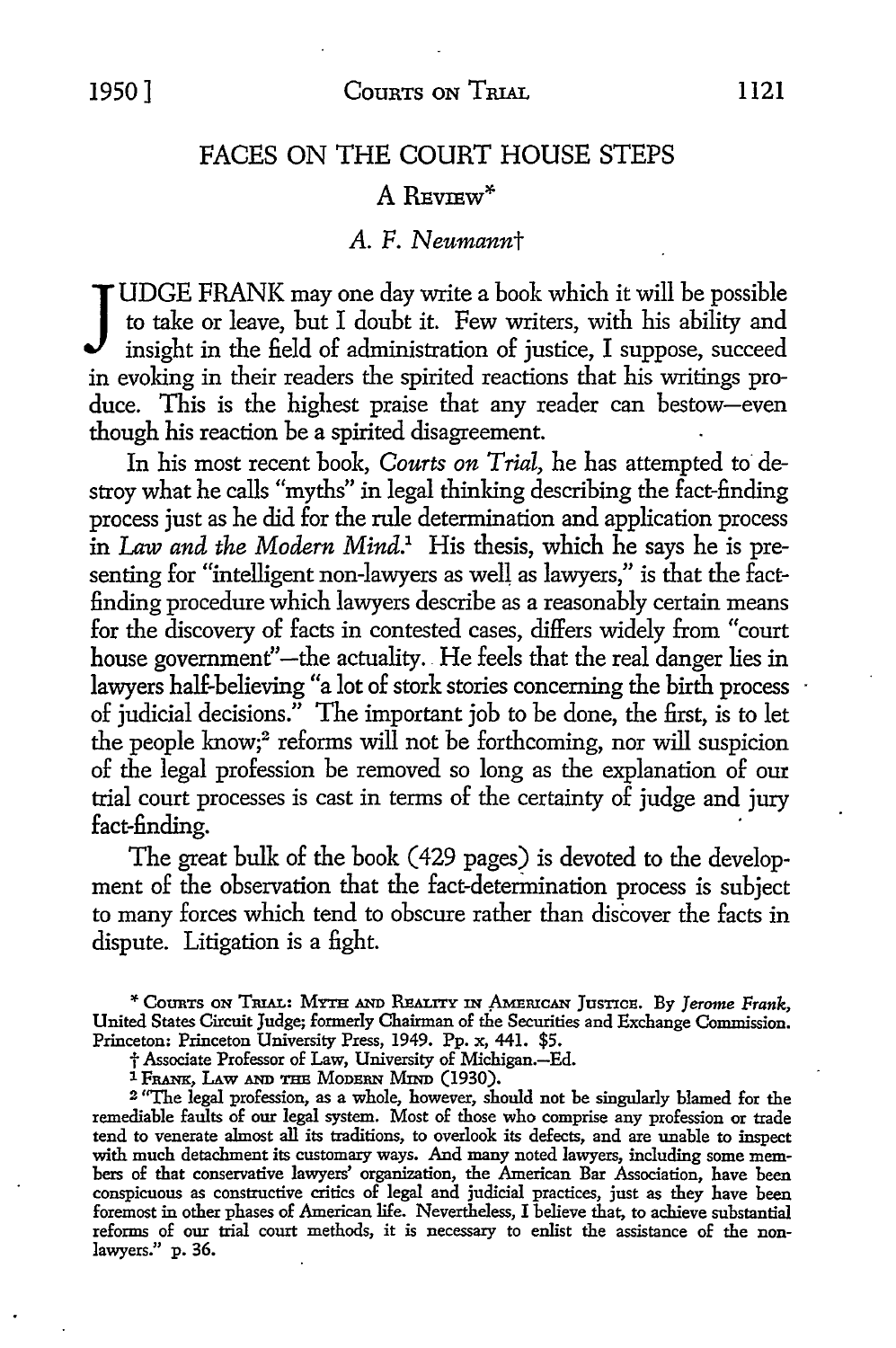"I want, therefore, to stress the fact that litigation in our courts is still a fight. The fighting, to be sure, occurs in a court-room, and is supervised by a government officer known as a judge. Yet, for the most part, a law-suit remains a sort of sublimated, regulated brawl, a private battle conducted in a court house."<sup>3</sup>

Facts are guesses.

"... proof of those facts, in 'contested' cases, is at the mercy of such matters as mistaken witnesses, perjured witnesses, missing or dead witnesses, mistaken judges, inattentive judges, biased judges, inattentive juries, and biased juries. In short, a legal right is usually a bet, a wager, on the chancy outcome of a possible future ·lawsuit."<sup>4</sup>

Lawyers, we are told, disliking the chanciness of judicial fact-finding, seek certainty through the use of the "magical" theory that legal rules, being relatively certain, must give relative certainty to the outcome of trials.

"The basic component of court decisions consists of the legal rules. In so far as those rules are crisp and definite, declares the theory, future court decisions usually are nicely 'foreseeable. Some few of the rules, the  $R$ 's, are indefinite, not finally fixed and settled. To that limited extent, prediction of future decisions is difficult. This lack of precision of some few of the *R*'s is, the pundits declare, virtually the only impediment to precise prediction. So that, whatever little uncertainty there may be about how courts will deal with one's legal rights, it is, for the most part, a function of the uncertainty in a relatively few legal rules. So runs the theory."<sup>5</sup>

Trial tactics, engendered and required by the "fight" theory of the trial of issues of fact, supply another source of truth concealment. Although admitting the " $\hat{f}$ ight" theory does foster the partisan zeal which will necessarily call forth certain evidence that might be overlooked in a dispassionate inquiry, Judge Frank points out that the skill of a trial lawyer is necessarily tested by his ability to use the well-known devices for the concealment of facts harmful to his case. Through failing to call unfavorable or questionable witnesses, discrediting adverse witnesses, coaching, cross-examination tricks and the like, the

<sup>3</sup>Ch. II, "Fights and Rights," at p. 7.

<sup>4</sup>Ch. III, ''Facts are Guesses," at p. 27.

<sup>5</sup> Ch. IV, ''Modem Legal Magic," at p. 51.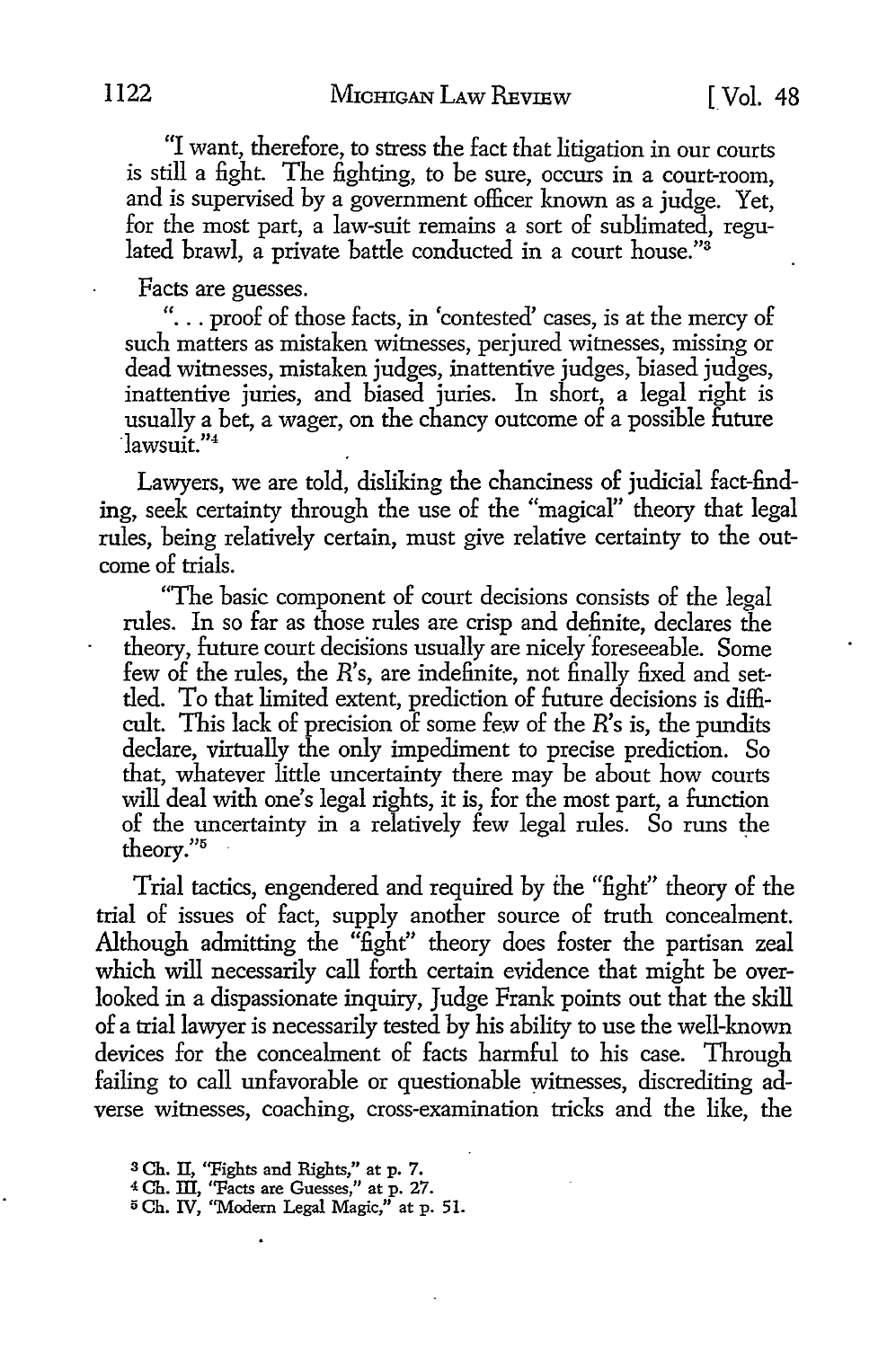trial advocate discharges what he conceives *to* be his duty: *to* win a fight rather than *to* aid in the discovery of the real facts in issue. <sup>6</sup>

Procedural reformers are, in part, devotees of legal "magic" because, says Frank, in improving procedural rules, they forget the troublesome nature of the  $F$ 's (the facts).<sup>7</sup>

The facts, as developed at a trial, bear little relation *to* the true facts for all the reasons already suggested. Then, in making findings from these facts, the jury's prejudices, inattention, conscious disregard, refusal *to* follow instructions on the law all add *to* produce a result even further removed from the true facts. The jury, further, is given a means of concealing the use of any or all of these in being permitted to bring in a general verdict.<sup>8</sup>

Judges are little better than juries in reaching objective decisions. Better trained, perhaps, and more experienced, they still are subject *to*  all the weaknesses, prejudices and failings of humans. <sup>9</sup>

The trial judge's decision on the facts is not susceptible of articulate expression on his part because it is the result, not of a controlled, rational process capable of being analyzed, evaluated or described at any particular stage, but is a "hunch." This "hunch" is the result of a complex process in which factors incapable of analysis result in a composite attitude or conclusion-a gestalt. "His decisional process, like the artistic process, involves feelings that words cannot ensnare."<sup>10</sup> Thus, although requiring trial judges to make findings of fact may be of some help, it will not be a panacea.

In a chapter on "Legal Science" and "Legal Engineering," the relation of which is anything but apparent, he concludes that a legal science (to satisfy the lawyers' craving for certainty) is *not* possible because the data on which such "science" must be built are group beliefs and group customs and thus not predictable. The law must deal with uniques.

Legal education<sup>11</sup> shares the responsibility for the perpetuation of the "upper court myth" and the "rule magic" notions. The case system built, as it is, around upper court decisions takes no account of the fact-finding aspects of a judicial trial. The remedy: clinical,

- <sup>7</sup>Ch. VII, "Procedural Reformers."
- s Ch. VIII, "The Jury System."
- <sup>9</sup>Ch. X, "Are Judges Human?"

11 Ch. XVI, "Legal Education."

<sup>6</sup>Ch. VI, "The 'Fight' Theory versus the 'Truth' Theory."

<sup>10</sup> Ch. XII, "Criticism of Trial-Court Decisions-The Gestalt."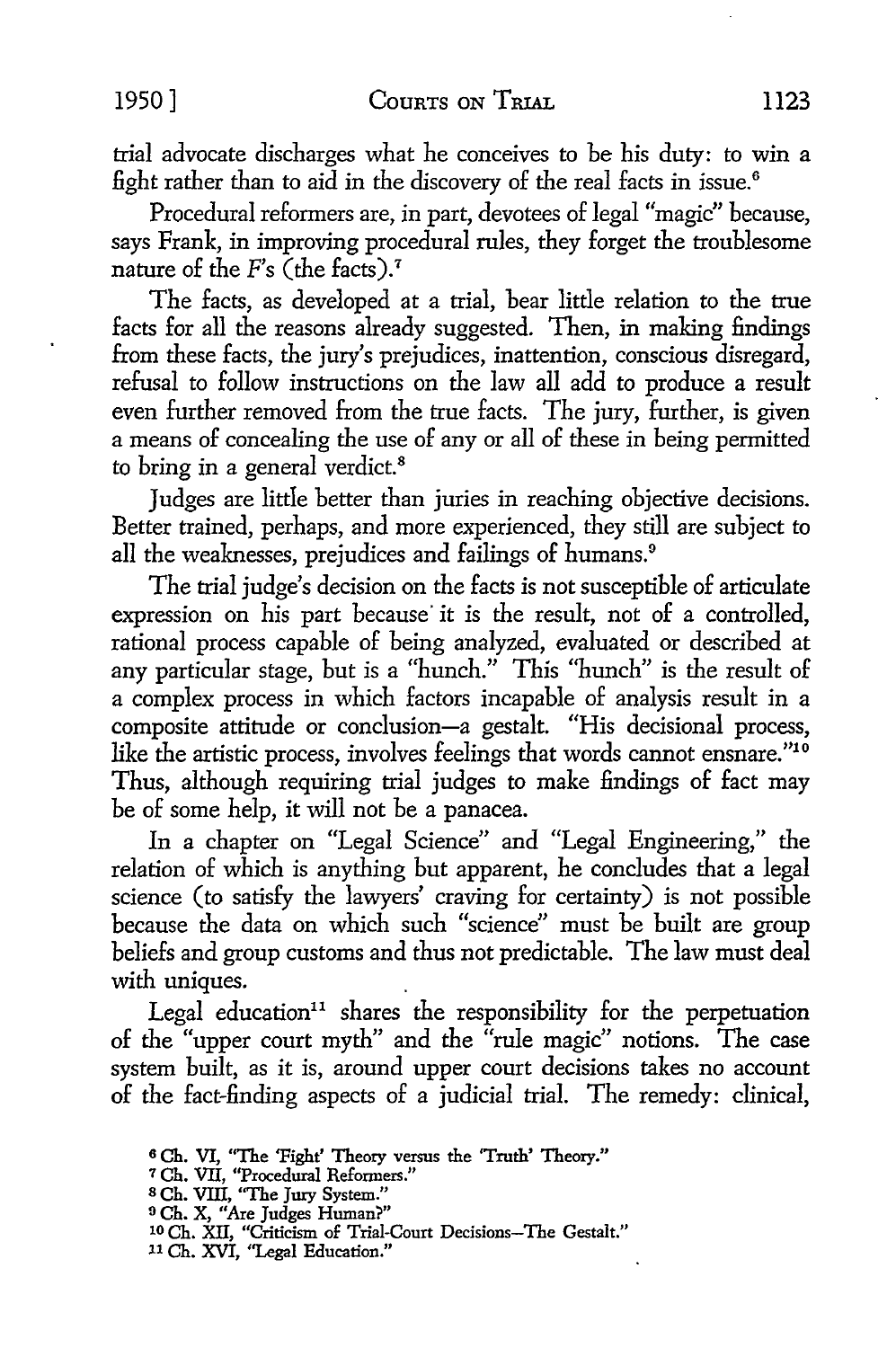### 1124 MICHIGAN LAW REVIEW [ Vol. 48

"lawyer" law schools, in which students should concern themselves with actual cases from their inception. In this chapter Judge Frank robs himself of much of the thoughtful consideration that he invites in his discussion of the origins of the case system. Christopher Columbus Langdell, its founder, is described as a "neurotic escapist";<sup>12</sup> his system, "neurotic wizardy";<sup>13</sup> his repudiation of "actual legal practice" as "morbid."14 The reader is left with the question whether this rather emotional approach to the case system may not be present (though less candidly) in the author's consideration of other personalities and problems in this work.

The judicial robe, too, must bear its share of the burden. As a non-democratic survival, it insulates the judge and courts from criticism, gives the impression of . "uniformity in the decisions of the priestly tribe," and apparently has the effect of encouraging and continuing the use of incomprehensible legal jargon in the preservation of the priestly separation of the judge from ordinary men.<sup>15</sup>

#### Of the precedent doctrine:

*"If I could revise the precedent doctrine, it would require that a court should never change a rule, retroactively, in its application to any person when the court has reason to believe that\_ he actually relied on that rule and would be harmed substantially by the change; hut the court would he free to change an unjust rule as to all-other persons, both retroactively and prospectively."16* 

In many respects this is a disappointing book. The great mass of it is devoted to the single idea that fact-finding, as we presently go about it, does not lead us to the facts actually present in the dispute. The whole tone of the learned marshalling of all the factors that enter into this result is that the author has hit upon something which the entire profession denies. This, I believe, is unfair. Just about all of our thoughtful legal writers must fall in the author's devotion to this single idea. Many must fall unfairly because Judge Frank has lifted a stray quote from some general work and thereby characterized the complete philosophy of the writer. For example, of Dean Pound he says:

"Roscoe Pound, another highly respected legal thinker, writing of court decisions, states that, from the public judicial records,

12p. 227. ISP. 231. <sup>14</sup> P. 231.<br><sup>15</sup> Ch. XVIII, "The Cult of the Robe." 16 Ch. XIX, "Precedents and Stability," at p. 270.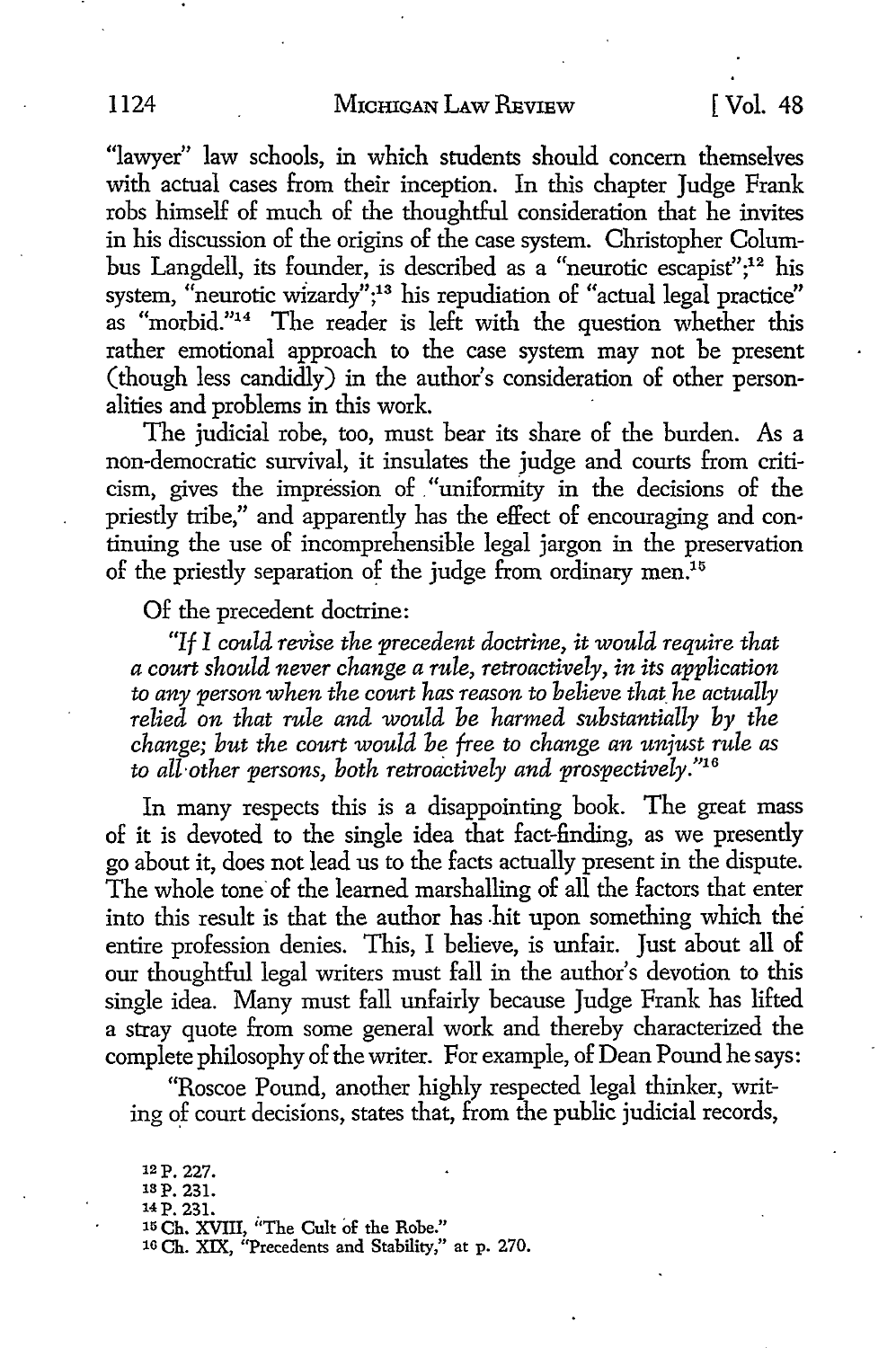always 'one may find exactly ... how the questions of fact were determined  $\ldots$  in the form of special findings of fact' by the jury or trial judge; that always the judge's findings are accompanied by a report published by the judge of the legal rules applied by him; and that, consequently, 'the materials for criticism ... of judicial decisions are always available and readily accessible.' "17

## Yet in 1922 Dean Pound wrote:

. "At common law the chief reliance for individualizing the application of law is the power of juries to render general verdicts, the power to find the facts in such a way as to compel a different result from that which the legal rule strictly applied would require. In appearance there has been no individualization. The judgment follows necessarily and mechanically from the facts upon the record. *But the facts found were found in order to reach the result and are by no means necessarily the facts of the actual*  case."18

The book is also disappointing in that relatively so little attention is devoted to the suggestion and discussion of remedies. Remedies are, indeed, proposed. Experimentation is suggested with the use of independent governmental officials to dig up and present to courts facts that the parties might otherwise overlook, suppress, or minimize.19 More general use of special verdicts; special juries composed of specialists in the field in which the fact dispute arises; revision of exclusionary evidence rules; recording jury deliberations; and jury training in public schools and adult education classes are all suggested.<sup>20</sup> We might have talking movies of trials so that on appeal upper court judges might form their own impressions of witnesses and their de-<br>meanor.<sup>21</sup> Special training for trial judges is suggested, including Special training for trial judges is suggested, including periodic psychiatric examinations to assist the judge in his "voyage of self-exploration."22 Others are included summarily in cine of the concluding chapters, "Questioning Some Axioms." In none of these cases, however, has the author felt called upon to do more than merely suggest. This is unfortunate, for the reader, convinced that there is a need for reforms long before the author is apparently willing to concede such conviction, is left facing chapter after chapter of further

17P. 53. <sup>18</sup> Pound, An Introduction to the Philosophy of Law 133 (1922). Italics supplied. <sup>19</sup> Pp. 97 et seq. 20 Pp. 141 et seq. 21 P. 224. 22 Ch. XVIII.